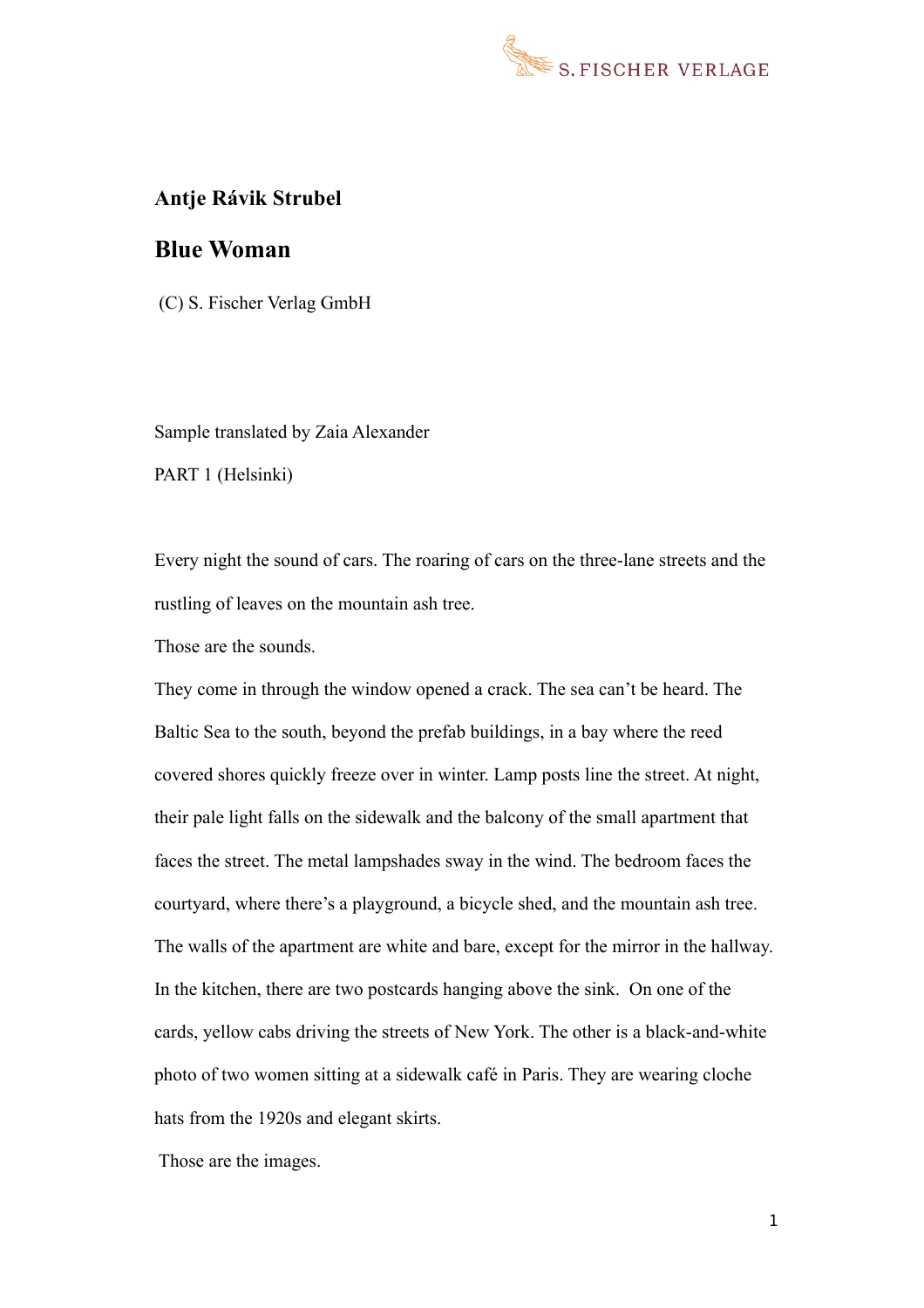# S. FISCHER VERLAGE

The flower pots on the metal shelf of the balcony are empty. Spider webs have spread inside them. The spiders are still alive. It's September. Mountains of clouds gather on the horizon, where warehouses and a huge

transmission tower border the rows of prefab buildings. The transmission tower is the only landmark in the identical streets.

Nobody knows where she is. The clock on the wall reads half past two. The silver dial displays a world atlas. There is no second hand, just a small red plane going round the silver world. Each round-the-world flight lasts only a minute, yet looks slow, almost leisurely. A shadow flies with it, under the plane, and sometimes gets a little ahead of it, depending on how the light hits the shiny earth.

She could be anywhere.

Nina. Sala. Adina.

In the kitchen there are a few pots, a kettle, and a stained espresso pot. The pot whistles when steam escapes from the pressure valve. IKEA is written in capital letters on the cups in the cupboard. The apartment looks like a real apartment, like a person lives there. There are a few books, candlesticks, glossy magazines about cooking and travel. A worn-out carpet is lying on the floor in the hallway. Walking sticks lean against the coat rack.

Those are the objects.

She puts the walking sticks in the hallway closet. Water is running in the bathroom. No sounds are coming from the stairwell. The front door is locked. The handles on the windows are locked shut. Just an outer window can be opened a crack. The opening is too narrow for her to stick her head out. That's fine with her, even though the sun is shining and the apartment is heating up.

An open plastic bottle is standing in the kitchen. She measures a capful of liquid and spills the swig into her coffee.

2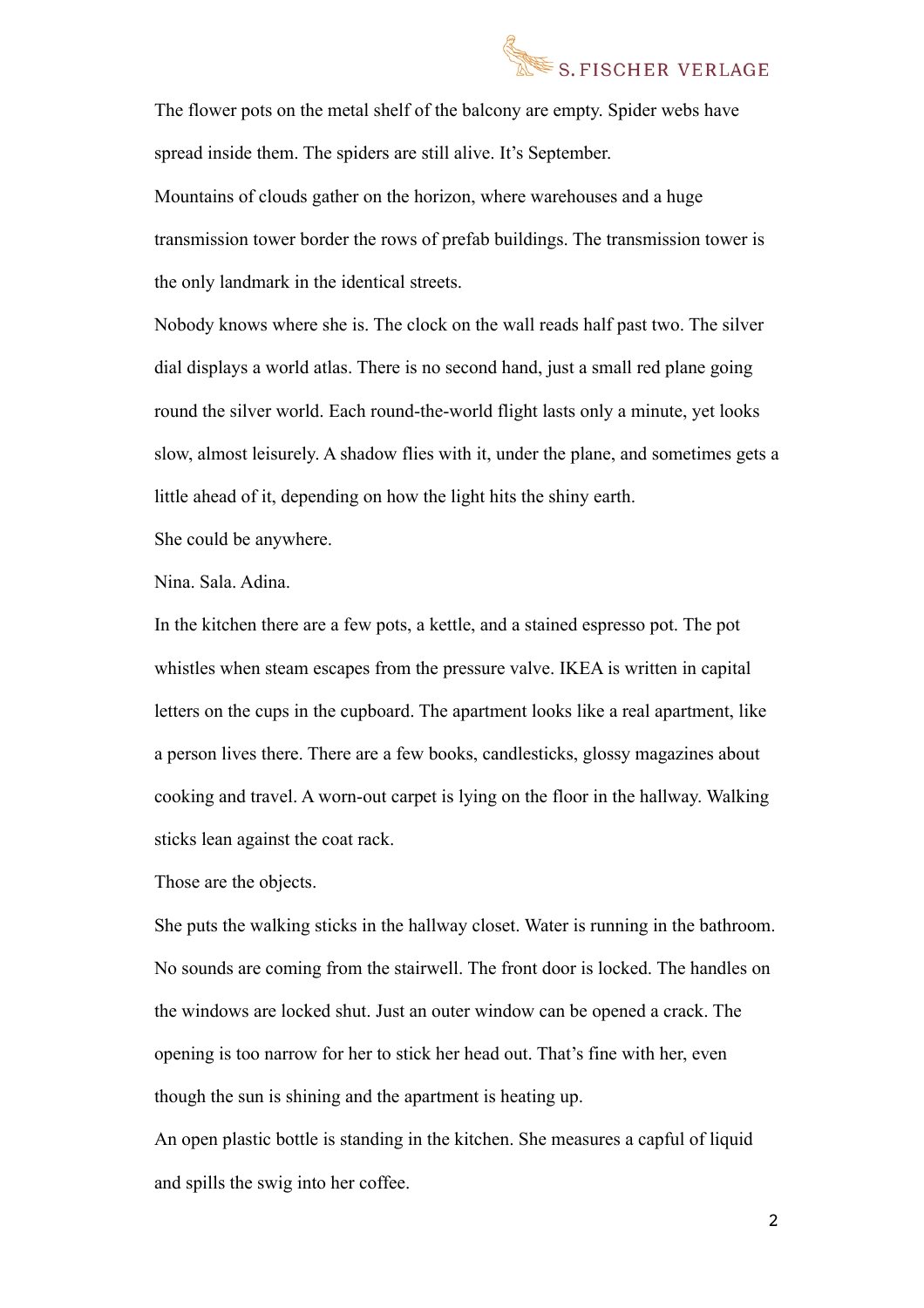

"Just a sip," she says, as though somebody were there.

The wall clock strikes with the sound of a quiet church bell.

"Salut, Sala! Here's to you."

Raising her cup, she nods to the dirty panes of glass enclosing the balcony. "To you and good luck!" Wind blows in from the gap in the open window.

The clock shows nearly three. The silver outlines of the continents reveal no cities, no streets, no mountain folds and no rivers. She puts the vodka in the refrigerator. She may be a stranger and the apartment isn't hers, but at least the bottle needs to have its proper place. She's in a strange country, in a country in the north, where the trees are different and the people speak a different language, where the water tastes different and the horizon has no color.

A quick beat of her heart, out of place. She distracts herself. She thinks of beech and chestnut trees, of linden and pine, of the scent of wood and earth, and of the quiet, seemingly timeless passing of a tree's life, like the mountain ash tree outside her bedroom window. She thinks of how puny her racing heart seems compared to the indifferent splendor of these trees and their promise of eternity, eternal as long as they're not threatened by clear-cutting. But the trees she has in mind grow unharmed in front of a duplex. No one will cut them down, because she's watching out. Had been watching out.

#### That is the past.

In her mind, she has the right to be in the past. Snow is falling. It's winter and she's still a child. On crystal clear nights, the moon shines wanly on the paths and illuminates the fir and spruce trees and the poles of the ski lifts on the snow-clad slopes cleared and rolled by snowcats. The duplex stands in a gentle valley against a high horizon. It's far away from here. It's 900 miles, an hour's time difference, and twenty hours by car from Helsinki, in a mountain range on the Czech-Polish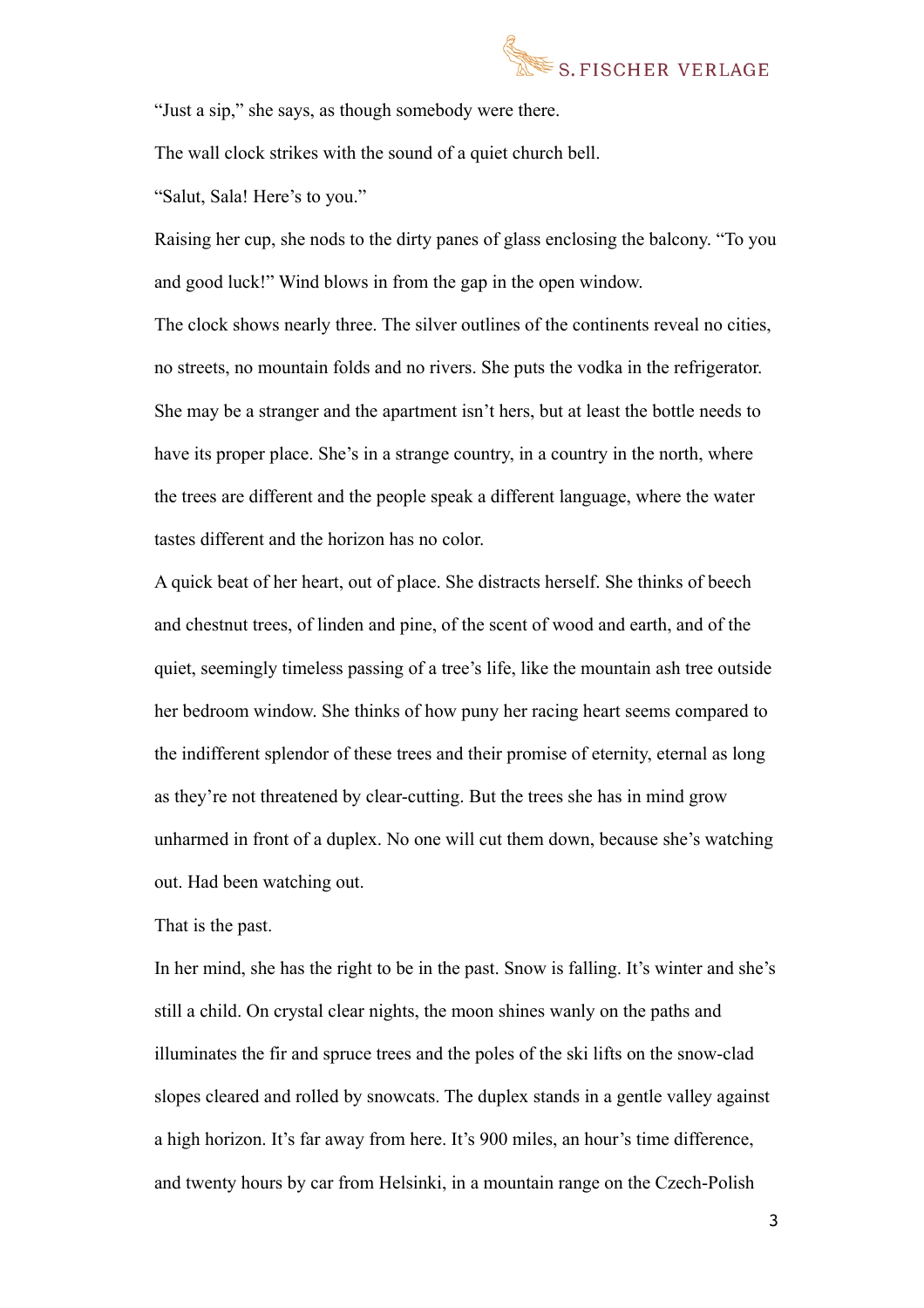## S.FISCHER VERLAGE

border. She is lying in her old room under the roof. She has decorated her bed with a string of lights. When she sits up, she can see Čertova hora from the window. Just the peak of the mountain looms against the night sky, with its snow-flecked craggy rocks.

When her mother comes to her attic bedroom to say goodnight, she lowers the blinds and turns off the string of lights. As soon as she leaves, Adina opens the blinds again. She wants to see how the moonlight falls on her skin and transforms her. She pulls the nightshirt up to her belly. Her legs look thin in the pale light, more vulnerable than during the day. She puts a hand on her thigh; it fits halfway around. She bends her leg, a shimmering thing, the knee just a bone. She imagines a boy, a boy who doesn't have a face yet, not even a body, he only has this hand, which is hers and feels good as she runs her fingertips over her thigh.

There are no boys in the village. There are only the bartenders in the cocktail bar of the four-star hotel, who mix Cubra Libres and Old Fashioneds for the tourists during the season and sometimes give her an orange juice on the house. There are the tourists' children, who are on the slopes all day with snowboards and don't take off their plastic suits even for dinner. They peel off the sleeves, and leave the tops hanging from their hips.

"You've got to get up early tomorrow," her mother says, as she turns off the string of lights and the artificial blossoms extinguish with an afterglow. "Your sandwich is in the container in the fridge. And you'd better eat the apples!" Adina sees the moonlight on her bedding and on her clothes hanging over the back of the chair. She always picks out her clothes for the next morning the night before, padded pants and a green wool sweater that's too big for her. The sleeves flap over her wrists. When she wears it, she feels like a naturalist on an expedition. Her book bag is also packed. There's no time for that in the morning. And it's dark anyway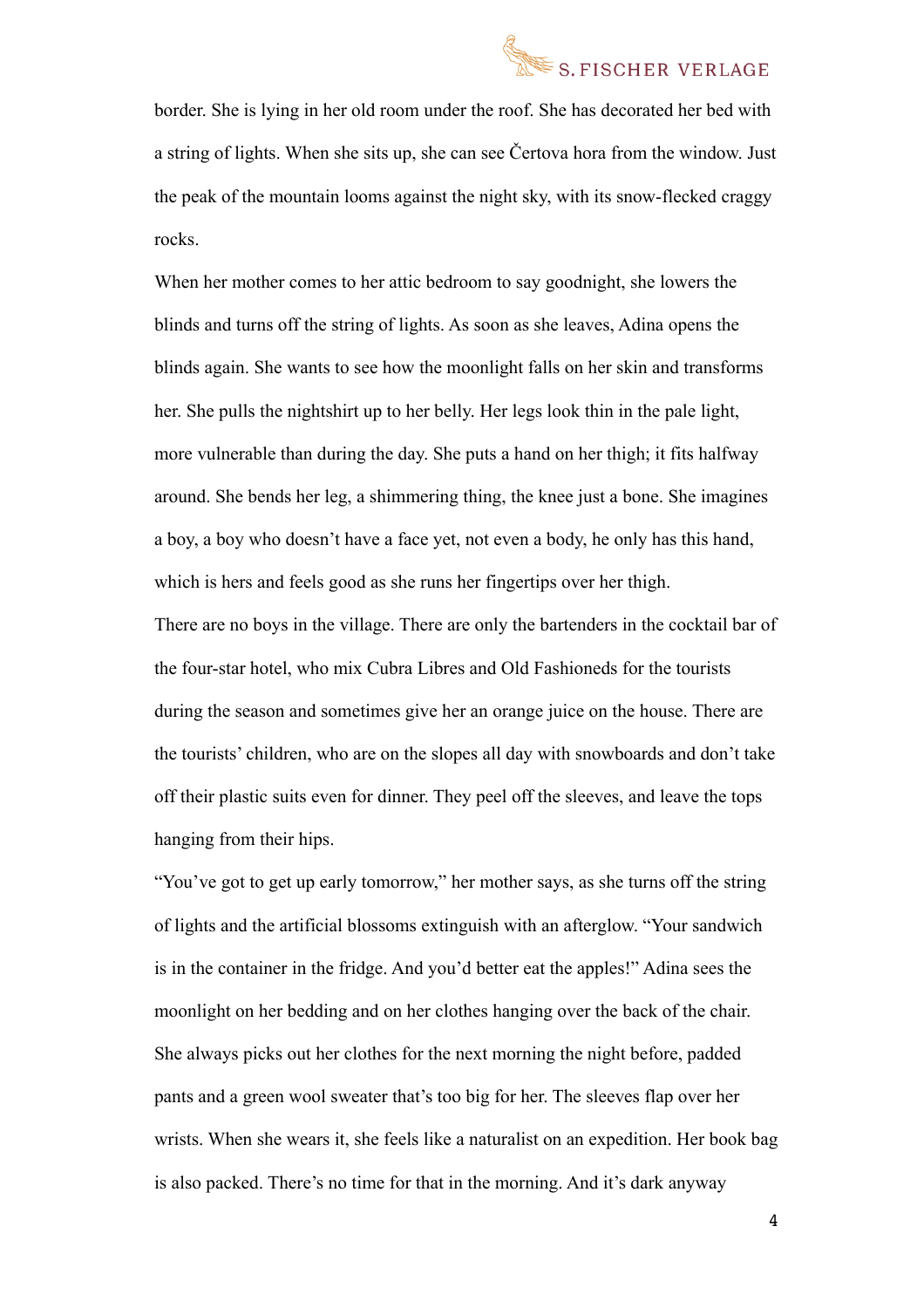

because she doesn't turn on the light. She has it all worked out so that she can brush her teeth and make it to the bus on time. The bus doesn't wait, even though she's the only passenger for the first fifteen minutes. In the evening, when there's ice on the narrow, curvy road that winds up from the valley to the village, she has to walk the last few miles home because the bus driver won't put on snow chains just for her.

The village is wedged between mountain massifs. The Krkonoše mountain ranges form its natural boundary. Behind the village the forest looms on steep slopes. Walking back the last few miles home, Adina sticks close to the snow banks at the side of the road. The road has no lights. But the snow shimmers. And the headlights of the cars driving up from the valley to Harrachov shine across the tops of the spruces.

She pushes her knee back onto the mattress and looks at her legs. Two moles. A scar on the right knee, the rest is smooth and white. That is the focus**.** The focus belongs to the present. As a child, she never would have noticed the white smoothness of her legs. It wouldn't have mattered to her. In her bed at Čertova hora, she never focused on such things. Her mother switched off the string of lights and Adina fell asleep. That's what makes it credible. Everything else is added on.

"Drama," she says aloud and takes the last sip from her cup. Wind blows in from the gap in the open window. Water is running in the bathroom. She can't afford drama. If you give a statement, you have to be precise. She doesn't know how to give a statement. She will have to go to court. There is a court in Helsinki. It's located near the cathedral, like a white rock looming over the surf. But she can't just go to the courthouse and knock. She's in a country where she doesn't speak the language. She doesn't know who to turn to, all she knows is that she needs a

5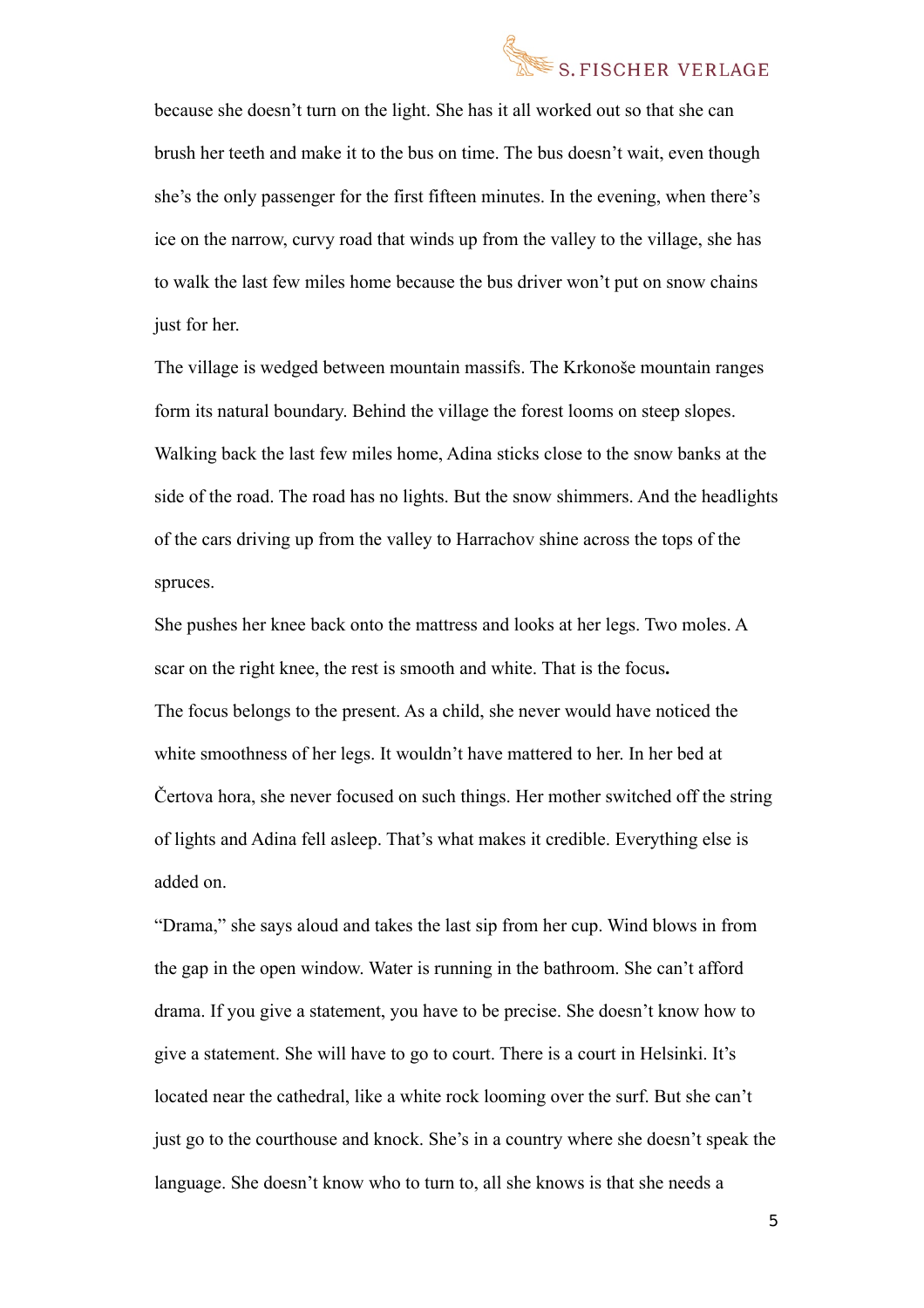

lawyer, and lawyers cost money. She knows she has to testify in a wood-paneled room and in front of a jury, just like she's seen in the barkeepers' American TV shows. The judge will wear a black robe. And the defendants will come in handcuffed and the cameras will zoom-in on them and film everything, capturing every detail. From then on, every pore, every flake of dandruff, every flicker of the eyes will be recognizable.

And when the defense lawyers say "Objection, Your Honor," because her testimony is shocking, the judge will raise her head. She will take time to scrutinize each defense attorney, and that will take a long time, because for men like them, one defense attorney is not enough. Objection overruled, the judge will say. Please, Adina Schejbal, continue speaking.

And the men will sense who they are up against. Their handcuffed hands will start to tremble. And the jury will rise. The room will fall silent when the jurors ask: Which one should we kill? And there will be silence in the court when they ask who has to die. And then they'll hear her say: All of them.

It will feel like wet birch leaves glistening in the morning light. A shimmer, a spray as if the birch trees had just dipped their leaves into the sea.

"Sala?"

The sea that opens beyond the prefab buildings, and that she can't see from here. "Sala!" It's Leonides.

"Are you daydreaming again, Sala?"

Leonides, his soft chin. His brown corduroy jackets and shiny ties. With his penchant for eating three apples a day, never sleeping naked, and liking nature only in paintings, especially by Dutch painters. She will never hear Leonides say that name again. Sala.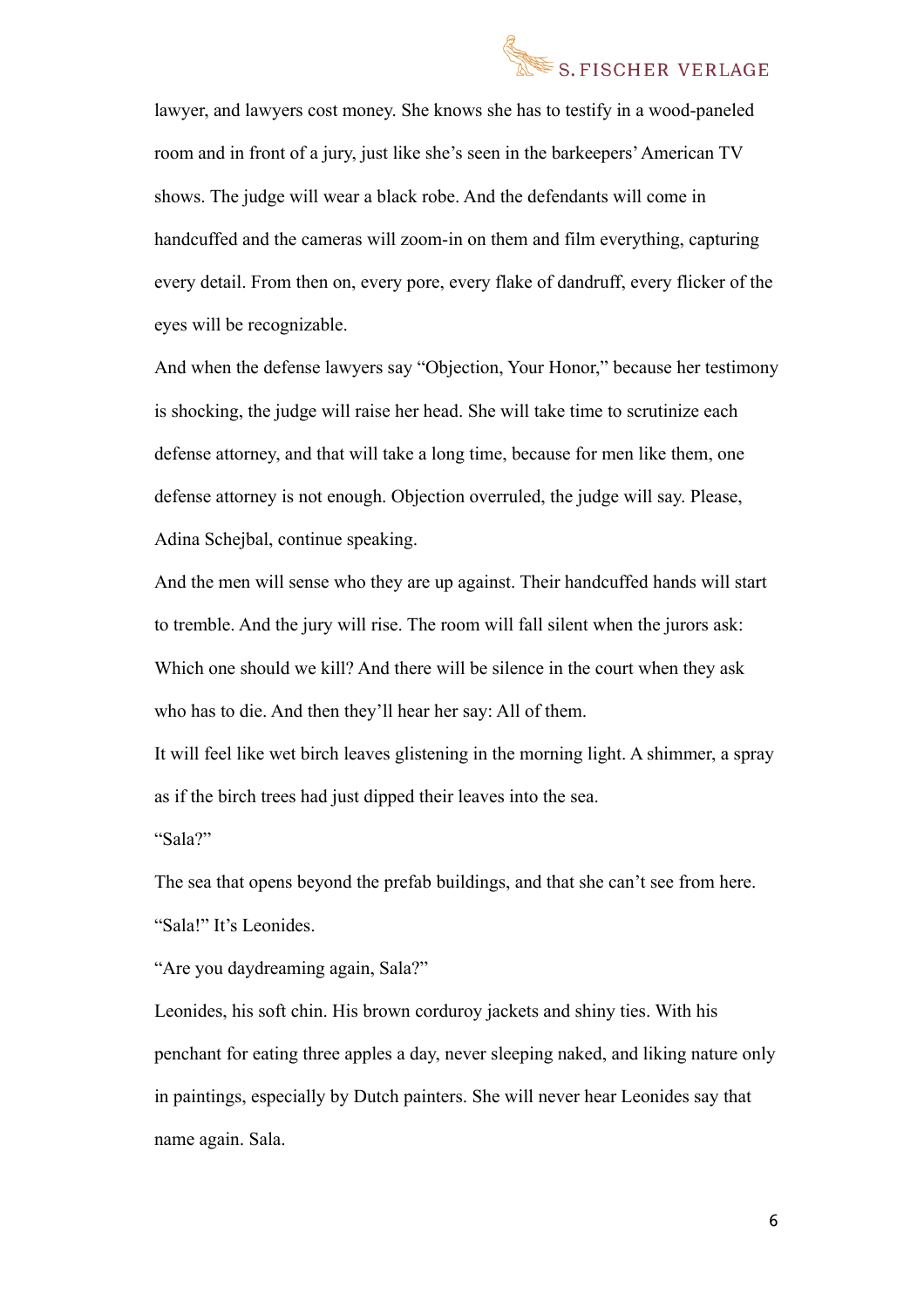

On the rocks of the shore, beyond the birches, at the end of the bay, the blue woman appears. She is so distinct that she outshines all else.

The light falls sharply on the rocks.

\*

Beyond the rocks gravel is heaped into black paths to dam up the water. Where there is no gravel, the ground is soft and muddy, interwoven with water that flows from the higher-up marshes and moor meadows into the city, and in myriad rivulets down to the sea.

The water drenches the mosses, feeds blueberries, wild rosemary and ferns, seeps into the muddy banks, soaks through the cracks in the stone and collects just below the asphalt of the streets. The rain brings it along. And the sea, rolling against the harbor wall, drives it back ashore. Gusts of wind carry the water. They whip across the highways bordering the harbor, barely abated by the offshore islands, and into the buildings beyond the highways which are still shells.

The blue woman slowly approaches.

She enters the little sailboat harbor. She steps over the rusty rails onto which the boats are hoisted for the winter. She walks past the boats. The wind blows her scarf upward and she takes it off.

She stops and arranges her hair, and the scarf flutters in her hand. When the blue woman appears, the narrative has to pause.

\*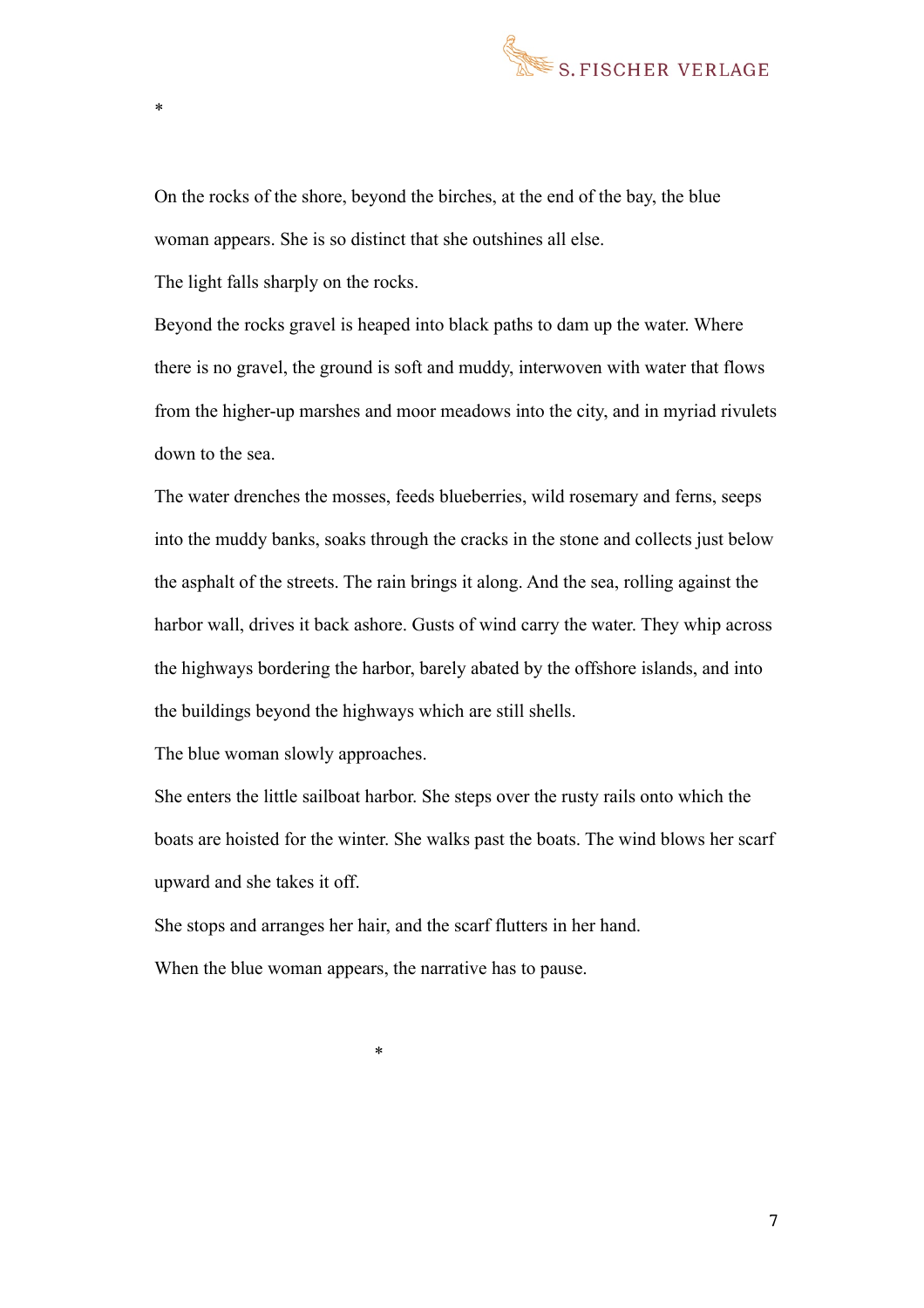

"Sala?"

Leonides, his calm voice. His composure. He thinks Adina is a beautiful name. But he prefers Sala. Sala sounds stern and clear to him, a pet name that suits her well, and the way he pronounces it, with a voiceless S and the accent on the first A, she agrees too. Leonides. He, who insists that people must protect themselves from the cold. Who would have insisted with his sensitivity and his solicitude. "You'll make yourself sick the way you try to toughen yourself up!" A solicitude that is hard to bear, now that she wants to cling to him as if to a warm wall, but he is not there.

(...)

\*

When the blue woman appears, nobody is at the harbor. No sailors. Nobody who swims. No family packing up their picnic on the beach. Just her. She is wearing an ankle-length light-colored suede coat, black boots with square heels and a blue scarf.

We sit in the shade of the birch trees and strike up a conversation. We talk about the weather. About the radio weather forecasts that last longer than the news. They report on the precipitation and wind force for each of the small islands followed by warnings for regions where the Finnish military is holding maneuvers. They link weather and war the way the word 'Kugelhagel' does, as though the two were equally inevitable. I find it difficult to translate the word *Kugelhagel* into English*.*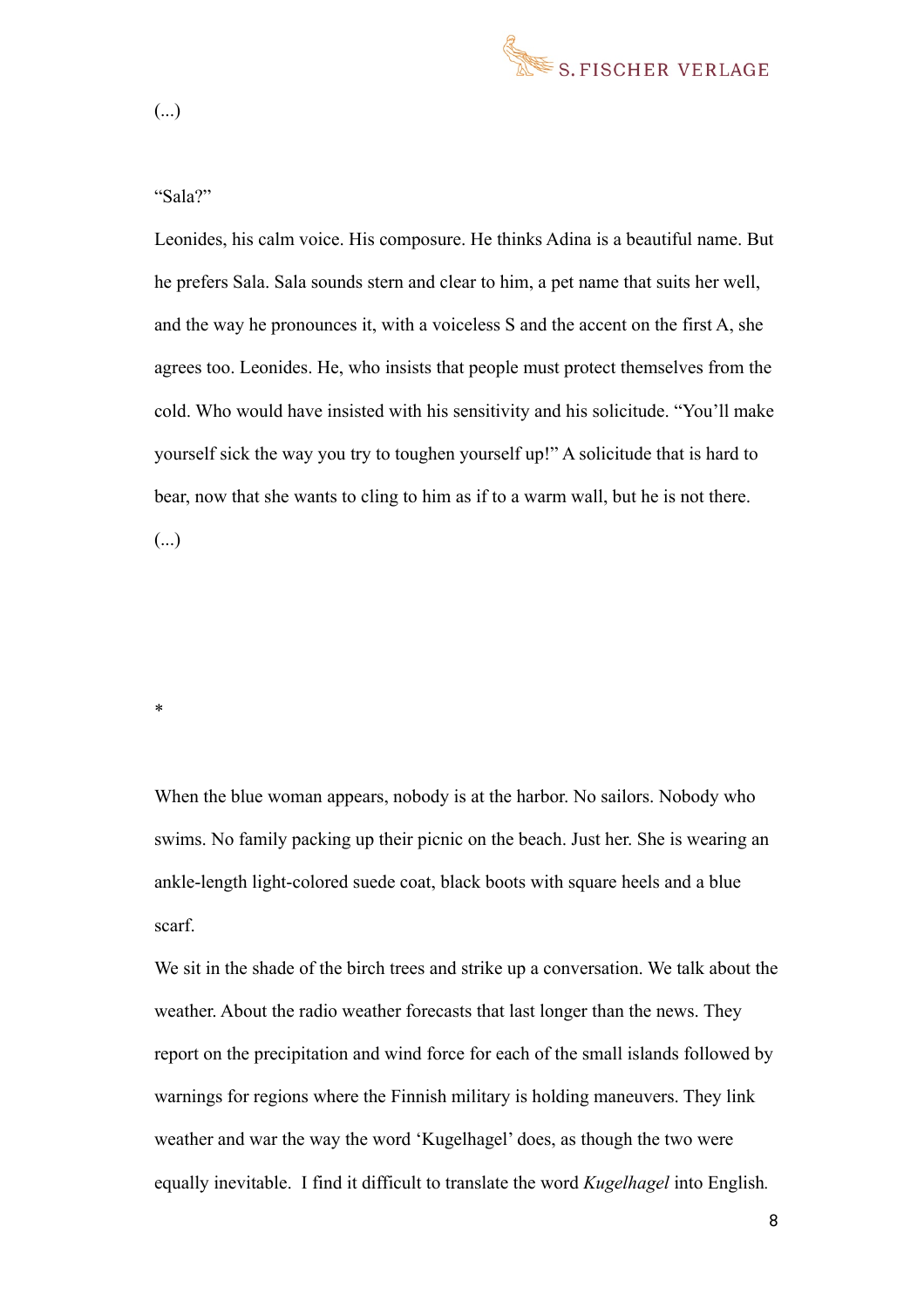

*Hail of bullets*, the blue woman suggests *Shower of shots*. She has a penchant for languages

I compare the Finnish weather report with the traffic updates on *Deutschlandfunk* radio. In Finland, says the blue woman, water is the only thing that gets backed up. We talk about global warming. The longer summers in the north, the violent storms. About trees, about the birch, that deciduous outsider with its supple trunk. Speaking about trees is almost a crime, for it is a kind of silence about atrocities! That's how a dead German poet once put it.

Today, the blue woman replies, that also includes the atrocities done to trees. She talks about books she has read. Some I know, some I don't. The German writer who had made an impression on her was not Brecht, the one with the trees, but Tucholsky. And novels by Monika Fagerholm and Carson McCullers had truly moved her. I mention my plans to write a novel. Usually, I don't tell strangers I am a writer. But the blue woman wants to know what brought me to Helsinki, and it was in Helsinki two years ago that the idea for the novel first took shape. I tell her about the Collegium for Advanced Studies in Fabianinkatu, where I was a fellow, about the large daylight lamp in the community room and the two masseurs, Tuomas and Hariis, who give the fellows at the Collegium a free massage once a month.

The blue woman says that Finns like it when people take an interest in their country. Her English is flawless. It's hard to say whether she is Finnish herself. I don't ask her about that.

I praise the libraries with their inviting architecture, the open atmosphere that I enjoy, though I always used to steer clear of libraries with their gloomy atmosphere, no talking rule, elitist dust.

Here it's different. Sometimes I go there just to read the newspaper, the *Dagens* 

9